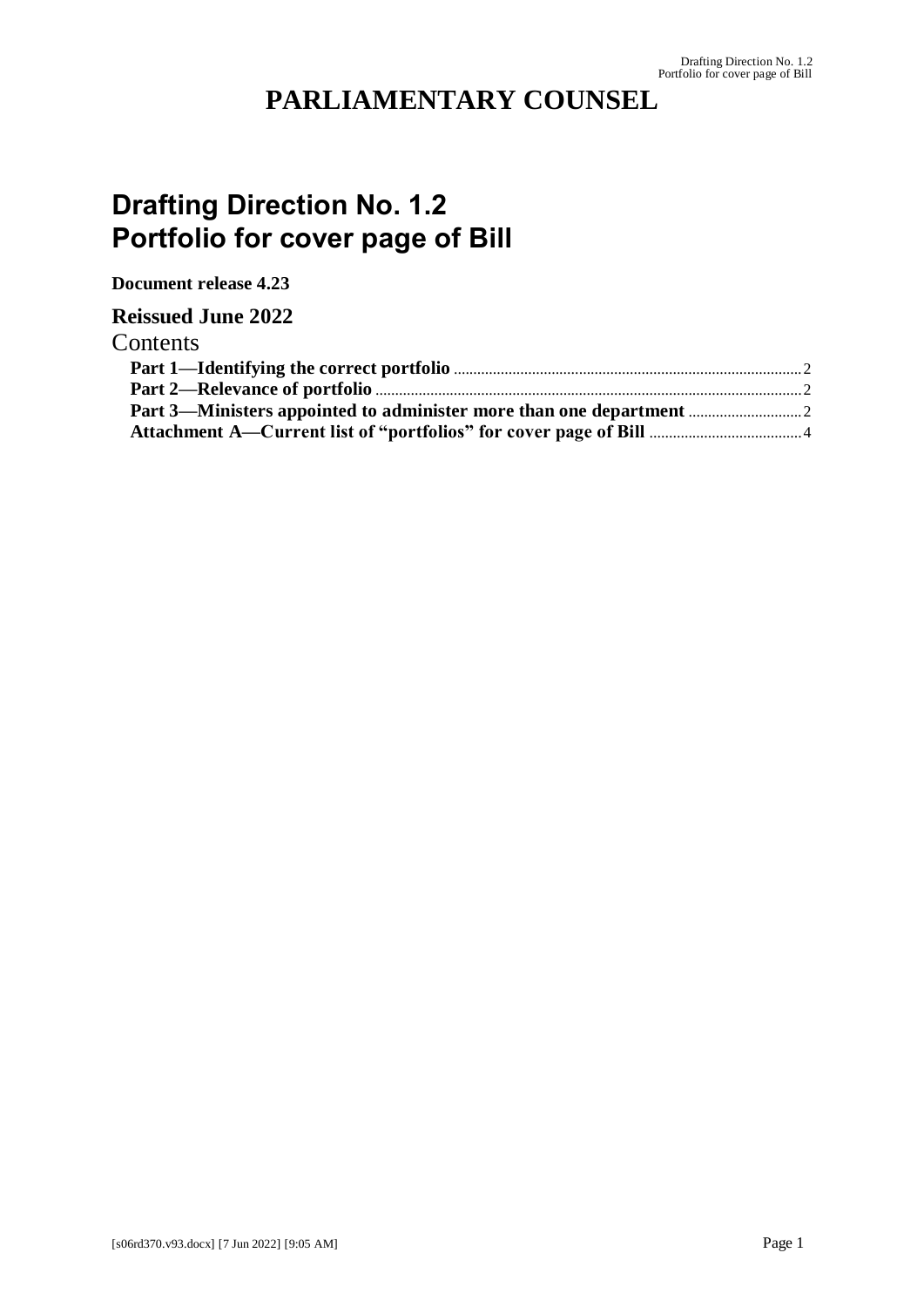### **Part 1—Identifying the correct portfolio**

1 The descriptions set out in Attachment A should be used on the cover page of a Bill in the space shown for "*(Portfolio)*". The descriptions may change after an election or a Cabinet reshuffle.

2 The descriptions set out in bold font should be used as a general rule. The descriptions set out in normal font should be used when the Bill is sponsored by the Minister with the responsibilities so described and you are instructed to use that description.

### **Part 2—Relevance of portfolio**

3 The only relevance of the portfolio mentioned is that the Minister introducing the Bill should be the Minister for that portfolio or someone representing that Minister. The portfolio should therefore be that of the Minister who is to be responsible for the carriage of the Bill through the Parliament (also known as the sponsoring Minister).

4 In some cases, the sponsoring Minister will not be the Minister who is to be responsible for administering the legislation. For example, the Human Cloning legislation is administered by the Minister for Health, but it was introduced by the Prime Minister at that time because he had taken a particular interest in it (and so the Prime Minister appeared as the portfolio).

#### **Part 3—Ministers appointed to administer more than one department**

5 A Minister may be appointed to administer more than one department. Such a Minister may have a title that does not reflect all of the Minister's responsibilities.

6 For example, following the 2022 federal election, Senator the Hon Katy Gallagher, Minister for Finance, Minister for the Public Service and Minister for Women was appointed to administer the following departments:

- (a) Finance;
- (b) Prime Minister and Cabinet (*Public Service* and *Women*).

7 Particular care is taken in preparing Attachment A in these cases to ensure that the correct portfolios are used in relation to Ministers appointed to administer more than one department.

8 A full list of Ministers and the departments they have been appointed to administer is in Folio Office Documents.

Meredith Leigh First Parliamentary Counsel 7 June 2022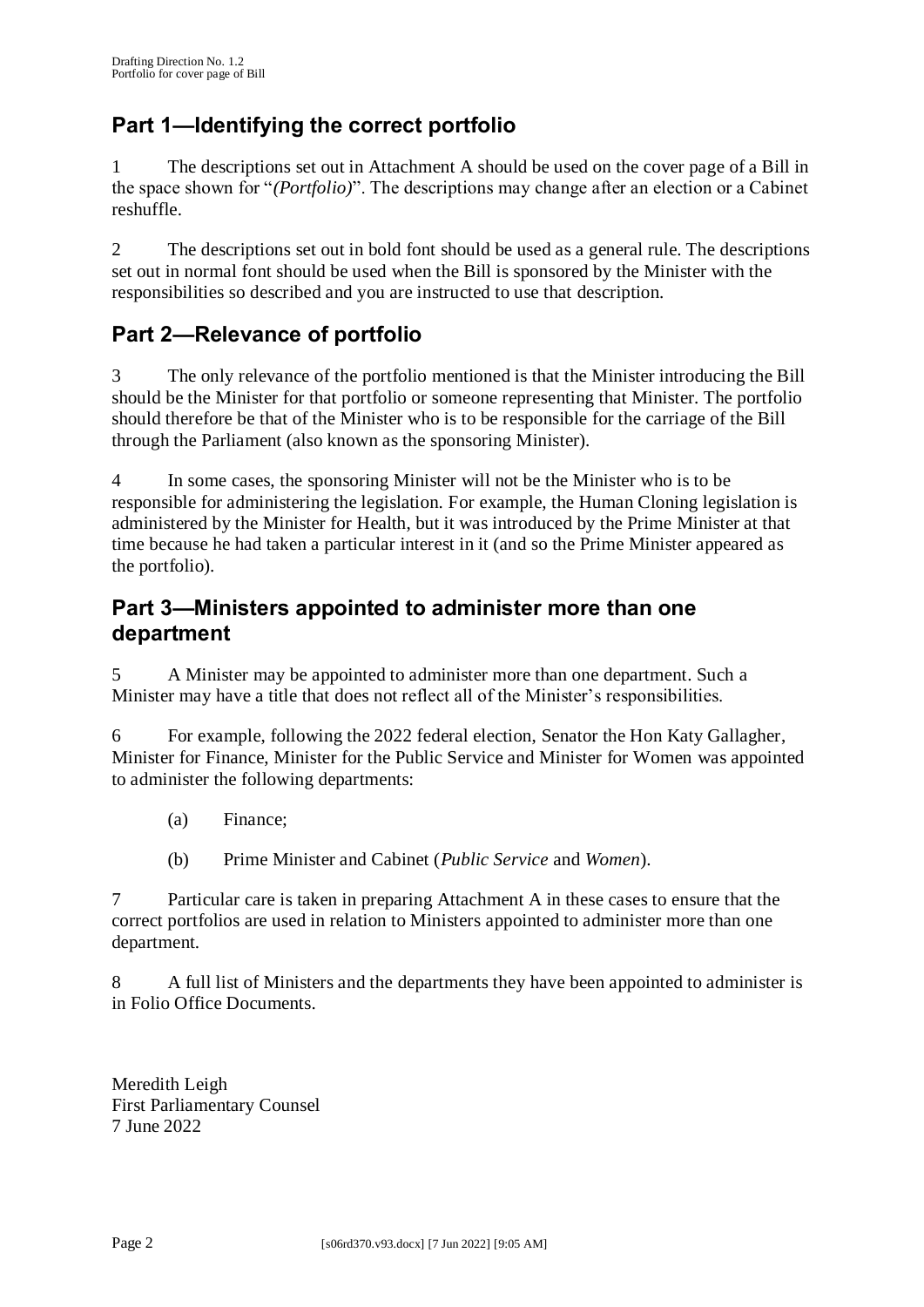| <b>Document History</b> |                     |                        |
|-------------------------|---------------------|------------------------|
| <b>Release</b>          | <b>Release date</b> | <b>Document number</b> |
| $1.0\,$                 | 1 May 2006          | s06rd370.v01.doc       |
| 2.0                     | 17 Jan 2008         | s06rd370.v10.doc       |
| 2.1                     | 13 Feb 2008         | s06rd370.v11.doc       |
| 2.2                     | 5 December 2008     | s06rd370.v12.doc       |
| 3.0                     | 9 February 2010     | s06rd370.v15.docx      |
| 4.0                     | 17 March 2010       | s06rd370.v16.docx      |
| 4.1                     | 19 April 2010       | s06rd370.v17.docx      |
| 4.2                     | 16 September 2010   | s06rd370.v18.docx      |
| 4.3                     | 16 January 2012     | s06rd370.v22.docx      |
| 4.4                     | 11 February 2013    | s06rd370.v26.docx      |
| 4.5                     | 1 May 2013          | s06rd370.v29.docx      |
| 4.6                     | 19 September 2013   | s06rd370.v34.docx      |
| 4.7                     | 3 February 2015     | s06rd370.v38.docx      |
| 4.8                     | 22 September 2015   | s06rd370.v41.docx      |
| 4.9                     | 1 October 2015      | s06rd370.v43.docx      |
| 4.10                    | 22 February 2016    | s06rd370.v46.docx      |
| 4.11                    | 21 July 2016        | s06rd370.v51.docx      |
| 4.12                    | 25 January 2017     | s06rd370.v54.docx      |
| 4.13                    | 9 February 2018     | s06rd370.v62.docx      |
| 4.14                    | 3 September 2018    | s06rd370.v67.docx      |
| 4.15                    | 25 March 2019       | s06rd370.v70.docx      |
| 4.16                    | 5 June 2019         | s06rd370.v75.docx      |
| 4.17                    | 17 January 2020     | s06rd370.v80.docx      |
| 4.18                    | 11 February 2020    | s06rd370.v82.docx      |
| 4.19                    | 28 January 2021     | s06rd370.v84.docx      |
| 4.20                    | 20 May 2021         | s06rd370.v86.docx      |
| 4.21                    | 2 July 2021         | s06rd370.v88.docx      |
| 4.22                    | 19 October 2021     | s06rd370.v90.docx      |
| 4.23                    | ** June 2022        | s06rd370.v93.docx      |

Note: Before the issue of the current series of Drafting Directions, this Drafting Direction was known as Drafting Direction No. 11 of 2005.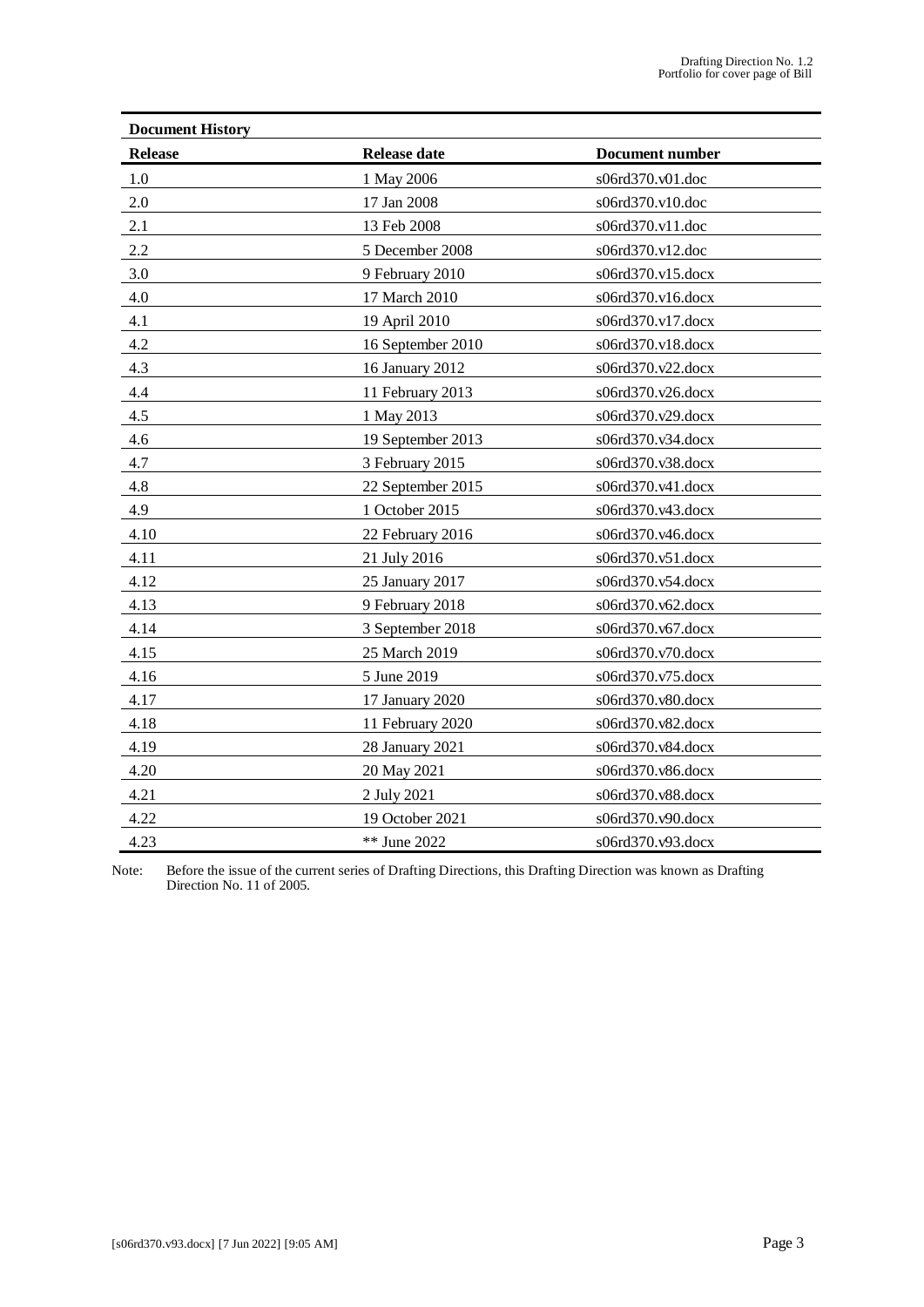## **Attachment A—Current list of "portfolios" for cover page of Bill**

Note: The descriptions set out in bold font should be used as a general rule. The descriptions set out in normal font should be used when the Bill is sponsored by the Minister with the responsibilities so described and you are instructed to use that description.

**Agriculture, Fisheries and Forestry Attorney-General Climate Change, Energy, the Environment and Water** Climate Change and Energy Environment and Water **Defence** Defence Industry Defence Personnel **Veterans' Affairs Education** Early Childhood Education Youth **Employment and Workplace Relations** Skills and Training **Finance** Special Minister of State **Foreign Affairs and Trade** Foreign Affairs International Development and the Pacific Trade and Tourism **Health and Aged Care** Aged Care Sport **Home Affairs** Cyber Security Emergency Management Immigration, Citizenship and Multicultural Affairs **Industry, Science and Resources** Industry and Science Resources **Infrastructure, Transport, Regional Development, Communications and the Arts** Arts Communications Infrastructure, Transport, Regional Development and Local Government Northern Australia Regional Development, Local Government and Territories **Prime Minister and Cabinet** Indigenous Australians Public Service Women **Social Services** Government Services Homelessness Housing National Disability Insurance Scheme **Treasury**